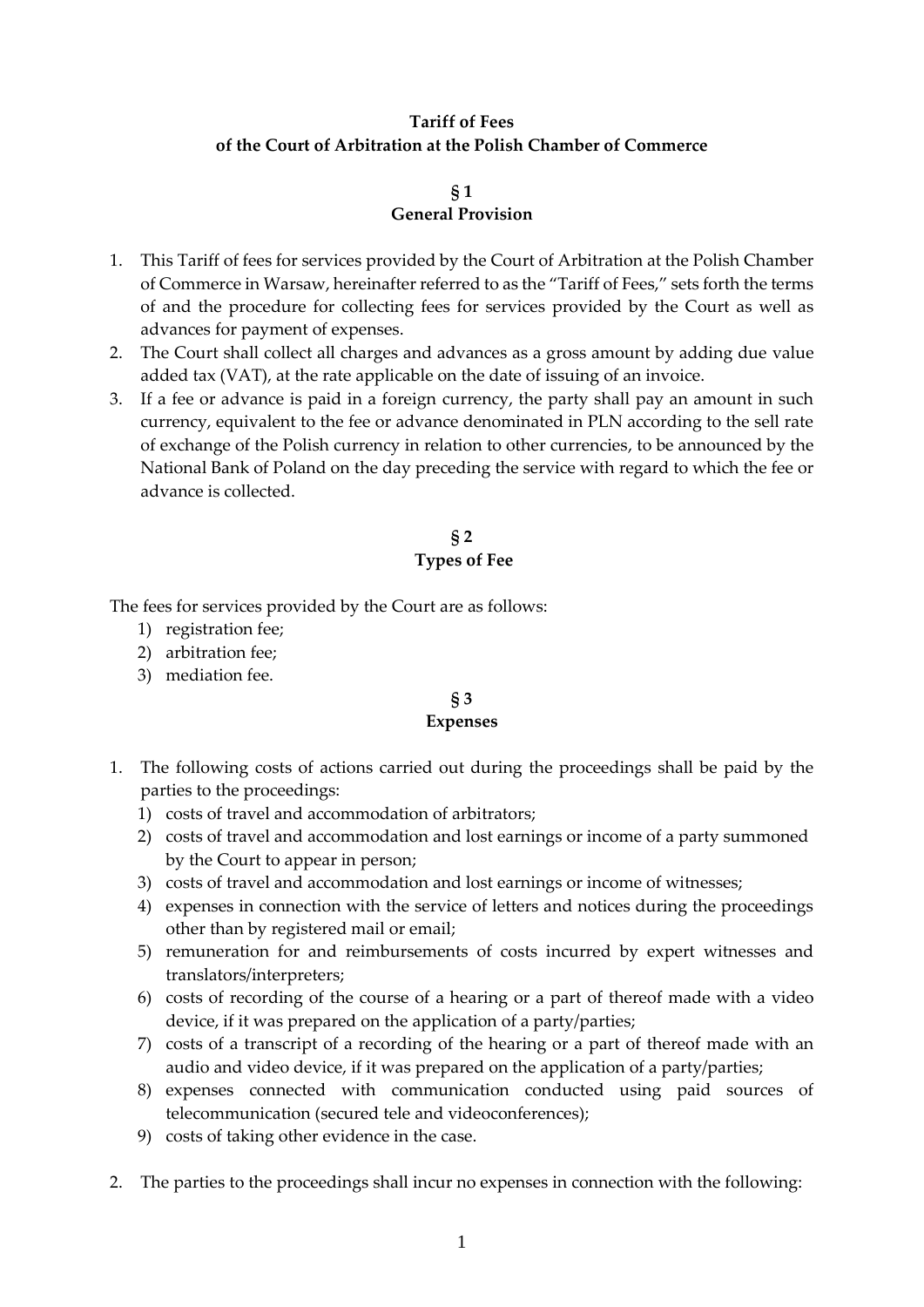- 1) operation of Administration (the Office) of the Court of Arbitration;
- 2) delivery by registered mail or email of letters and written notices during the proceedings;
- 3) costs of recording of the course of a hearing made with audio device;
- 4) communication between arbitrators;
- 5) reimbursement (refund) of fees and advances collected.

## **§ 4 Payment of Fees and Advances**

- 1. Due fees and advances for payment of expenses shall be paid into a bank account indicated by the Court.
- 2. The Court shall not consider an application, not shall it perform an action if a due amount or advance for payment of expenses is not paid in full within the appropriate time limit.
- 3. A written submission filed by several persons shall be subject to a single fee. If, however, the subject matter of a case involves claims or obligations of one type that are based on the same factual and legal ground (formal joint participation), each joint participant shall pay the fee separately, in accordance with its claim or obligation.
- 4. In mediation proceedings the registration fee shall be paid by a party filing the application for mediation and the mediation fee shall be paid by the parties in equal measure-
- 5. A settlement of the fees and advances collected by the Court shall be made in accordance with the accounting and bookkeeping principles in effect.

# **§ 5 Registration Fee**

- 1. The claimant shall pay a registration fee of PLN 2,000, subject to Sections 2, 3 and 4.
- 2. The registration fee shall amount to PLN 500:
	- 1) in cases with the amount in dispute of up to PLN 10,000;
	- 2) if a clause referring disputes to the Court of Arbitration at the Polish Chamber of Commerce was included in the by-laws of a cooperative, foundation or association, regardless of the amount in dispute;
	- 3) in mediation proceedings.
- 3. In cases involving infringement of rights arising from the registration of the internet domain name "pl," the registration fee shall amount to PLN 200.
- 4. No registration fee shall be collected if:
	- 1) the proceedings in the case are resumed following reversal of an award by the Court of Arbitration at the Polish Chamber of Commerce;
	- 2) the parties filed an application for a settlement concluded in mediation proceedings to be given the form of an award.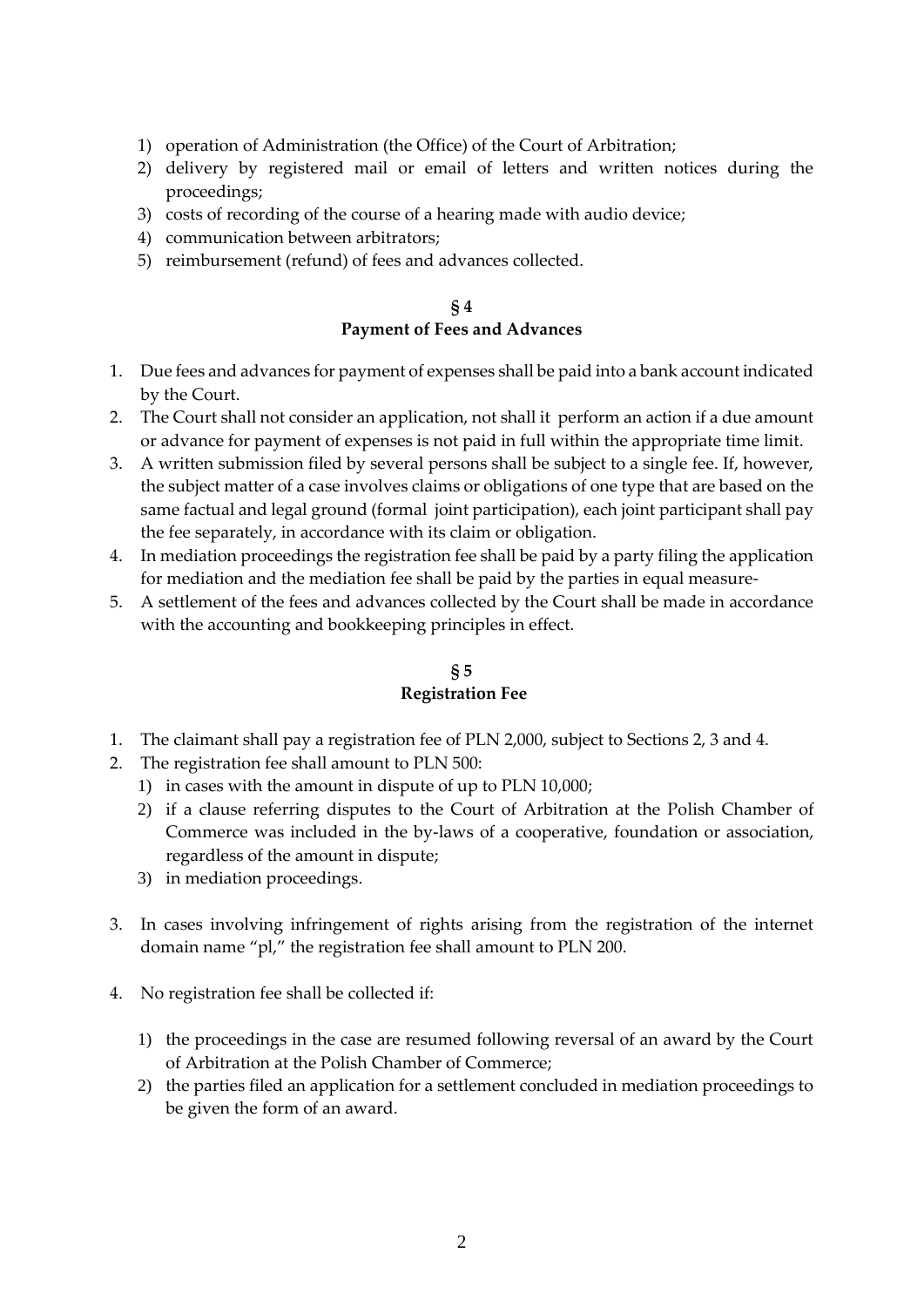#### **§ 6 Arbitration Fee in General Proceedings**

- 1. The claimant and the party bringing a charge involving a set-off shall pay an arbitration fee in the amount specified in § 8 in the table of arbitration fees.
- 2. The provision of Section 1 and § 4 Section 2 shall apply *mutatis mutandis* if the Arbitral Tribunal, in compliance with the provisions of the Rules of the Court, determined the actual amount in dispute.
- 3. Half of the arbitration fee shall be collected:
	- 1) if the dispute is resolved by the sole arbitrator, expect the disputes recognized in a fast track procedure if the amount in dispute exceeds PLN 40,000.00;
	- 2) from a third party admitted to the proceedings;
	- 3) if the proceedings in the case are resumed following reversal by a common court of an award by the Court of Arbitration at the Polish Chamber of Commerce.
	- 4) if the Court of Arbitration recognizes the case in appeal proceedings.
- 4. If the parties, which have not reached a settlement in mediation proceedings, have given their written consent to recognize the case in arbitration proceedings, the claimant shall pay due arbitration fee reduced by mediation fee already paid by both parties. The provision is applied *mutatis mutandis* if on the basis of an arbitration clause (arbitration agreement) mediation proceedings precedes arbitration proceedings.

## **§ 7 Refund of Arbitration Fee**

The Court shall refund half of the arbitration fee if:

- 1) the party withdrew its statement of claim prior to the appointment of the Chairman of the Arbitral Tribunal or sole arbitrator;
- 2) the lawsuit was acknowledged in whole prior to the appointment of the Chairman of the Arbitral Tribunal or sole arbitrator;
- 3) the parties reached a settlement no later than before the first organizational session or before an organising order was issued;
- 4) the Arbitral Tribunal declares that the Court lacks jurisdiction if the plea of the lack of jurisdiction was raised before the Court proceeded to examine the case on its merits – however, before the first hearing, at the latest;
- 5) the parties concluded a settlement in mediation proceedings commenced during arbitration proceedings. A motion to refer a dispute to mediation should be filed prior to the first hearing, at the latest; the provisions of § 10 Section 2 shall not apply
- 6) the statement of claim shall be returned as a result of a failure to pay the full amount of the arbitration fee in the time frame stipulated after the Arbitral Tribunal identifies the actual value of the amount in dispute.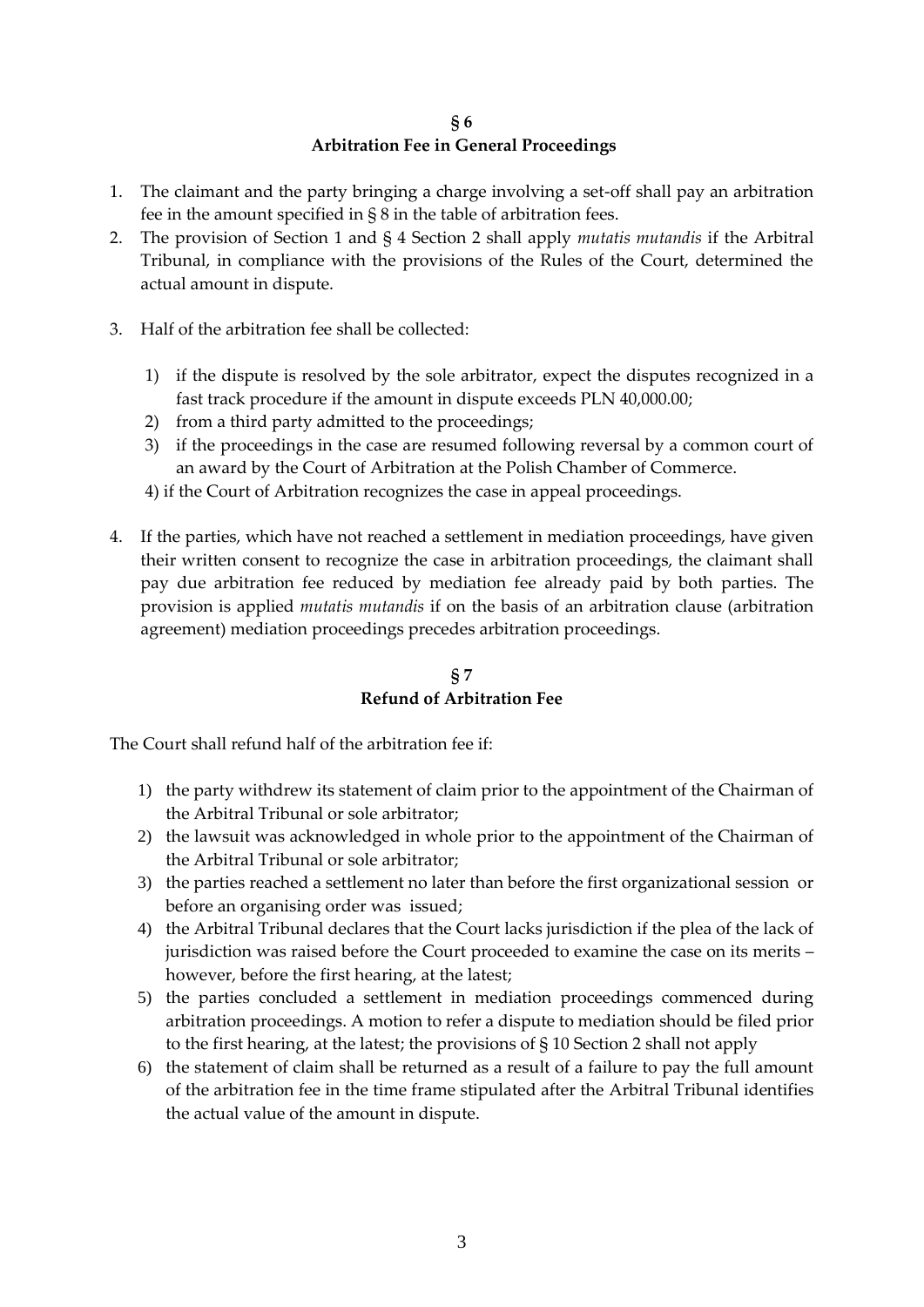#### **§ 8 Table of Arbitration Fees**

The arbitration fee shall be:

- 1) to PLN 40,000.00 PLN 3,000.00;
- 2) from PLN 40,001.00 to 100,000.00 from the first PLN 40,000,00 PLN 3,000.00, and 8% from a surplus of over PLN 40,000.00;
- 3) from PLN 100,001.00 to 1,000,000.00 from the first PLN 100,000.00 PLN 8,200.00, and 6% from a surplus of over PLN 100,000.00;
- 4) from PLN 1,000.001.00 to 10,000,000.00 from the first PLN 1,000,000.00 PLN 62,200.00, and 0.9% from a surplus of over 1,000,000.00;
- 5) from PLN 10,000,000.00 to PLN 100,000,000.00 from the first PLN 10,000,000.00 PLN 143,200.00, and 0.6% from a surplus of over PLN 10,000,000.00;
- 6) over PLN 100,000,000.00 from the first PLN 100,000,000.00 PLN 683,200.00, and 0.3% from a surplus of over PLN 100,000,000.00.

## **§ 9 Arbitration Fee in Cases Involving Infringement of Rights Arising from Registration of Internet Domain Name "pl"**

- 1. In cases involving infringement of rights arising from registration of an internet domain name "pl," the arbitration fee shall be as follows:
	- 1) PLN 3,000 if the Arbitral Tribunal is composed of one arbitrator;
	- 2) PLN 6,000 if the Arbitral Tribunal is composed of three arbitrators.
- 2. The provisions of § 7 governing the refund of the arbitration fee shall apply *mutatis mutandis* in the proceedings referred to in Section 1.

## **§ 10 Mediation Fee in General Proceedings**

- 1. The mediation fee shall constitute 1/5 of the arbitration fee.
- 2. If the Court gives the settlement concluded in mediation proceedings the form of an award, it shall collect 1/3 of the arbitration fee, taking into account (including) the mediation fees paid. The parties shall supplement the due arbitration fee in equal measure.
- 3. Mediation fee shall not be collected if the Court, for an application or with a consent of the parties, decides to recognize the case in mediation proceedings.

# **§ 11**

# **Mediation Fee in Cases Involving Infringement of Rights Arising from Registration of Internet Domain Name "pl"**

- 1. In cases involving infringement of rights arising from the registration of an internet domain name "pl," the mediation fee shall be PLN 1,000.
- 2. If the Court gives a settlement concluded in the mediation proceedings referred to in Section 1 the form of an award, it shall collect half of the due arbitration fee under § 9